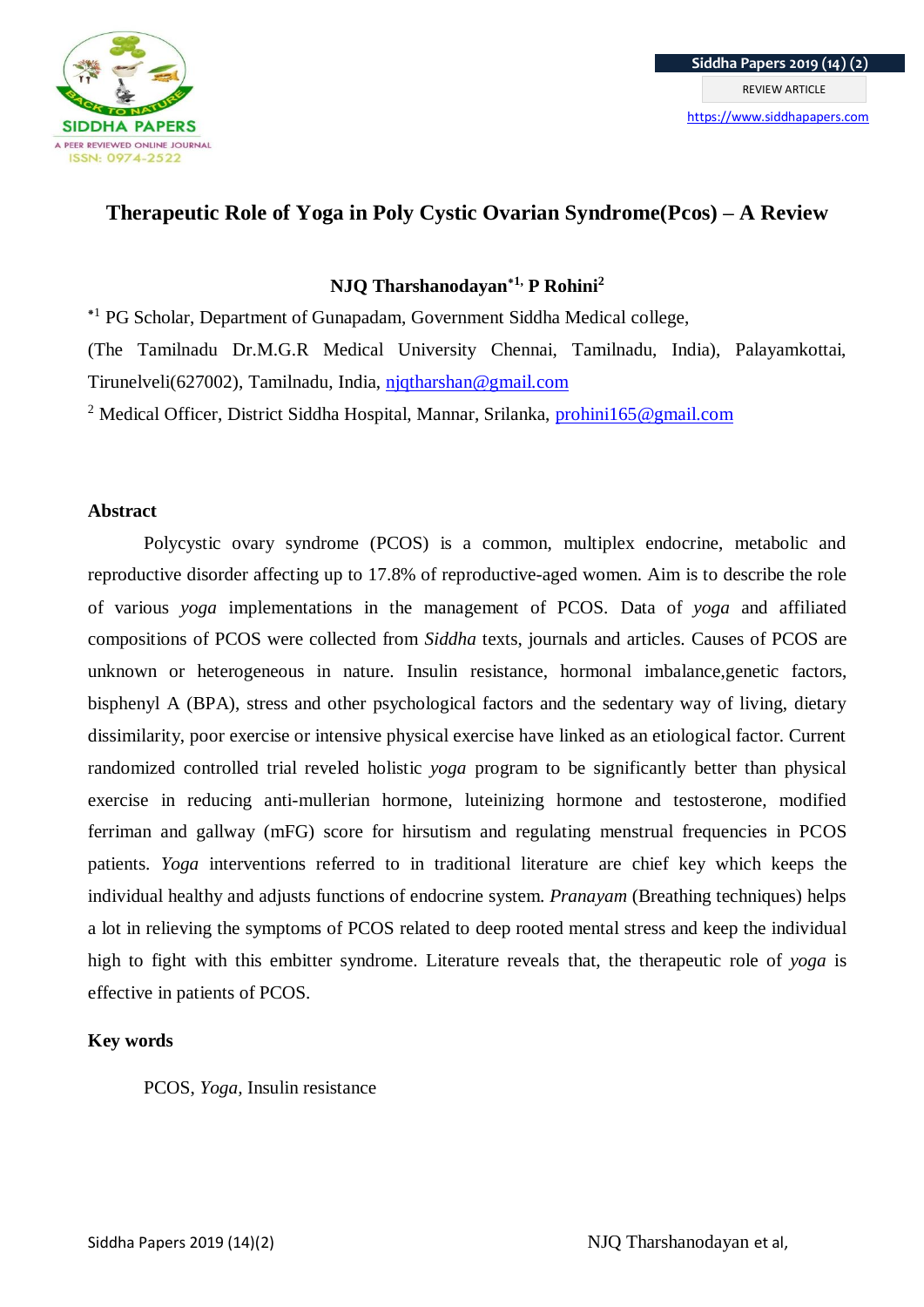### **Introduction**

Polycystic ovary syndrome (PCOS) is a common, complex endocrine, metabolic and reproductive disorder causing a strong emotion up to 17.8% of reproductive aged women. Extent of prevalence range from 2.2% to as high as 26%, turn on the diagnostic criteria used and the ethnicity of the population under study. A contemporary survey found 9.13% prevalence in south Indian adolescent girls (1). PCOS is a multiplex disorder that can be managed but not for all time cured. Each woman has her own PCOS symptoms and its own root causes <sup>(2)</sup>.

Adapted way of living that contains giant calorie diet and uncommonness of exercise resulting in obesity and insulin resistance which has been well identified as an increasing the severity factor for PCOS. Alliance between stress and PCOS has also been recorded. Adult women with PCOS have a 10-fold got bigger risk of developing type 2 diabetes, and a 2-fold got bigger risk of the metabolic syndrome. There are researches recommending that long standing stimulation of sympathetic activity, an outcome of tough way of living, can induce impairment in the regulation of the Hypothalamus Pituitary-Ovarian axis (HPO axis) in women with PCOS  $(3)$ .

*Yogic* life style, an aspect of holistic mind-body medicine, is familiar to lessen stress and sympathetic tone (4). A stated by *Siddha* medicine, *Yogasanam* make reference to physical postures, doing exercise by bending, extending and flexion of the body which strengthen the physical and psychological well- being.Every single *Asana* hold dissimilar benefits.*Asanam* point outs loosening of sprit from the compact domination with worldly life.*Asanam* is considered as an outstanding code of spiritual regulation. The postures in which a person can sit for a long time with steadiness and comfort is called *Asanam*. These physical postures help in the promotion of positive health and cure of effects in different organs. They also exercise considerable impact in the functioning of endocrine glands are disturbed due to both physical and psychic factors. Certain physical postures help in regular functioning of these glands and thus the ailments caused by the disturbance in their functioning are overcome. The *Kundalinishakthi*which lies dormant in every individual in the region of coccyx gets awakened through *Yogasanam*. This power passes through six *chakras* or centers of energy to the centers of energy brain. Awakening of powers in any of six *chakra*s helps in the maintenance of positive health of the individual cure of many obstinate diseases  $(6)$ ,  $(7)$ .

Recent randomized controlled experiment discovered holistic yoga program for 12 weeks to be significantly more desirable than physical exercise in minimizing Anti-Mullerian Hormone, Luteinizing Hormone and Testosterone, Modified Ferriman and Gallway (mFG) outcome for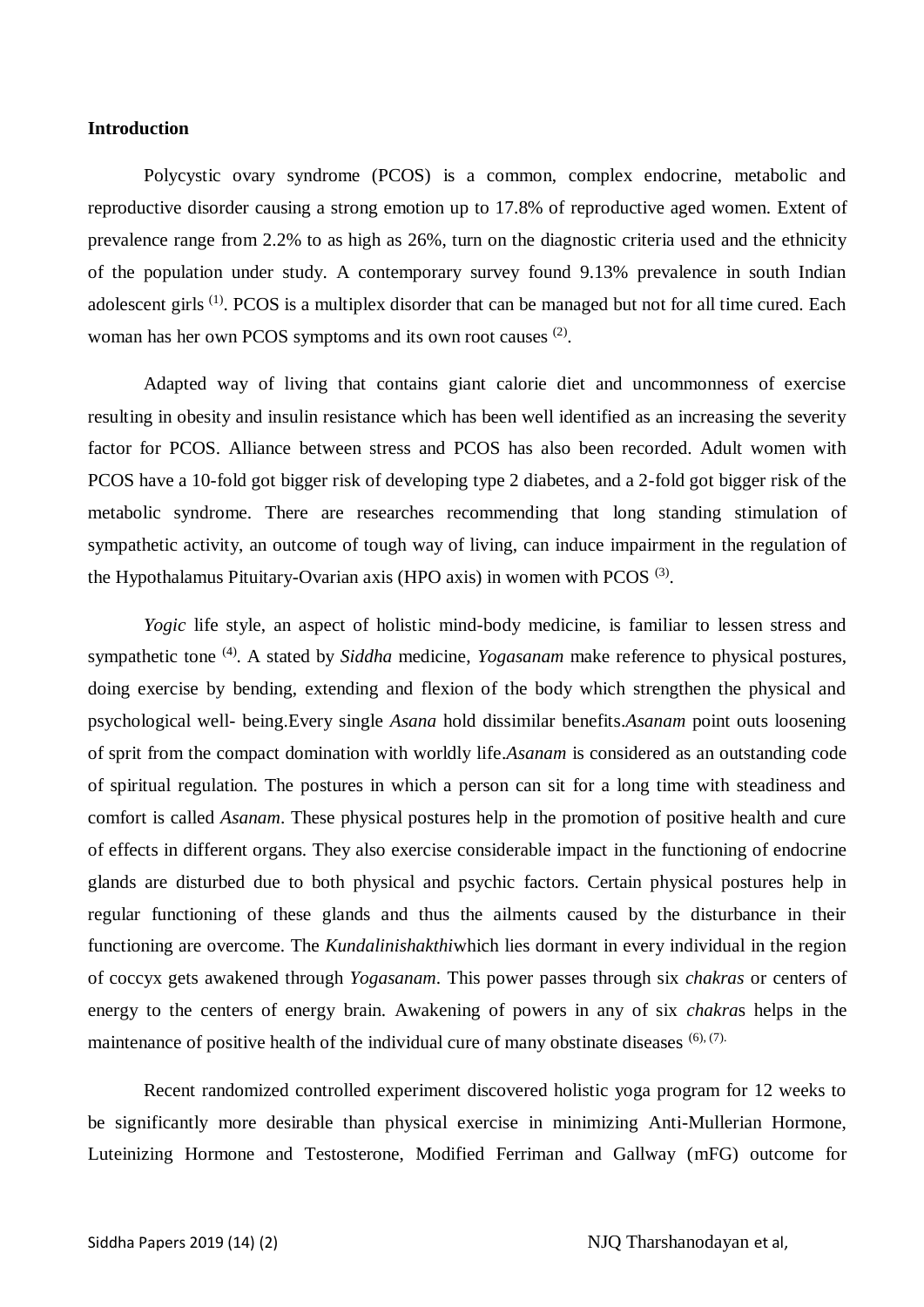hirsutism and improving menstrual frequencies in PCOS patients. Yoga not only marks the problems of PCOS but is possible to put a stop to the long period issues such as Cardio-vascular diseases, diabetes (5), (6) etc. Further, yoga, being holistic in its approach, is possibly more cost-effective and lasting over a period of time. Hence yoga may be suggested as good as both a primary intervention and/or as supplement to quality medical care for management of PCOS.

#### **Objective**

To describe the role of several yoga implementations in the management of poly cystic ovarian syndrome(PCOS).

## **Methodology**

In this review, data of *yoga* and related literature of PCOS were collected from *Siddha* texts. Also the data were collected from journals and articles as claimed by modern science. Analyzed the data concerning concepts of yoga practices lead the way to healthier and resilient life opposed PCOS.

### **Literature**

#### **Traditional aspect of PCOS**

Poly cystic Ovarian Syndrome to have an equal action of the *Dosha, Dhatu* and *Upadhatu*. It does not correspond the state to a one disease or syndrome but the symptoms bear a resemblance to the terminologies defined as *Anartava* (Amenorrhea), *Yonivyapad* (anatomical and physiological disorders of the reproductive system)like – *Arajaska* (Oligomenorrhoea due to vitiation of *Vatadosha*), *Lohitakshaya* (Oligomenorrhoea due to vitiation of *VataPittadoshas*), *Shushka* (dryness of vagina), *Shandhi* (reproductive disorder of genetic origin), *Vandhya*(infertile), *PushpaghniRevati*(Idiosyncratic an ovulatory menstruation), A *beejata* (anovulation), *Rajodushti* and *Ashtartavadushti* (menstrual flow disorder due to vitiation of *Doshas*) etc. The terms *Raja* and *Artava*have been used synonymously or in other respect in the authoritative. Generally, *Raja* is considered as the *Upadhatu* of *Raktadhatu*. Whereas *Artava* as the *Saptamdhatu* itself. Similarly, their *srotas* (channels) are also two completely dissimilar entities. In the present paper, *Raja* has been considered as the menstrual flow while *Artava* is characteristic of the ovum (19) .

#### **Siddha aspect of PCOS**

As per the text of Pararasasekeram, *Garparogam* is classified into 9 types. *Garpavaayu* is one among them. The symptoms of *Garpavaayu* are abdominal discomfort, dysmenorrhoea, low backache, constipation, amenorrhoea, and heaviness of thigh. It may be correlated with Poly Cystic Ovarian Syndrome of modern science of medicine. The classical Siddha literature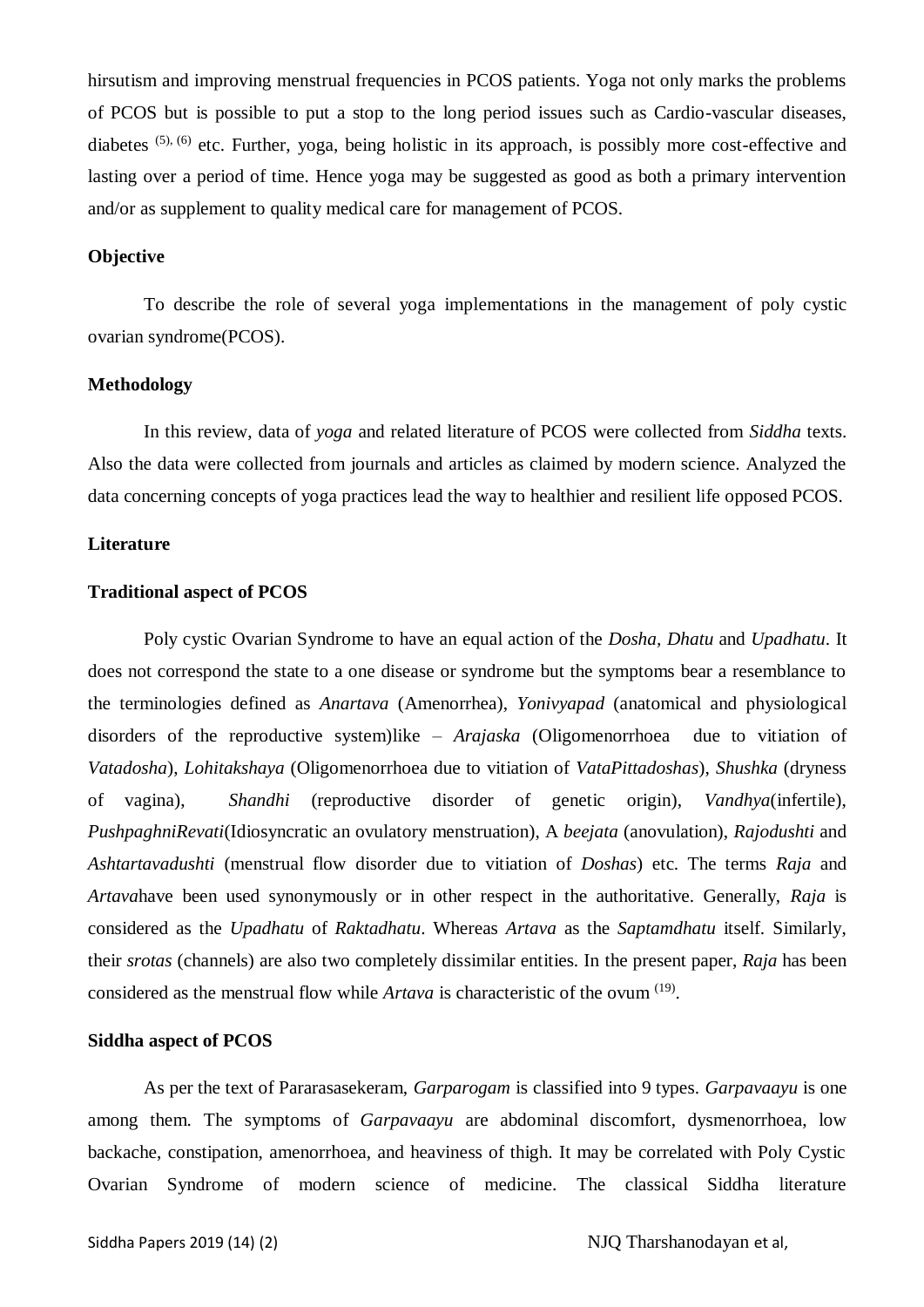*Pararasasekaram*cites that any imbalance in three humors may inhibit the release of ovum from the ovaries. This may be related to infertility due to ovulatory factors (24).

## **Benefits of** *Yoga*

*Yoga* is a psycho-somatic spiritual regulation for attaining union and consonance between our mind, body and soul by practicing particular skills such as *Asanas* (*Yoga* postures), *Pranayam* (Breathing techniques) and *Dhyana* (Meditation) to attain highest level of consciousness. Documented scientific evidences strongly indicate that *yoga* has preventive as well as curative potential. Being a safe therapeutic modality, it can be used as an effective lifestyle adjunct to medical treatment to improve the quality of life in PCOS subjects.

| S.N | Yoga technique                   | <b>Effects</b>                                          |
|-----|----------------------------------|---------------------------------------------------------|
| 01  | ShuddhiKriya<br>(Cleansing)      | Abdominal pressure generated in the course of           |
|     | practices)                       | breathing out upgrades the efficiency of $\beta$ -cells |
|     | Frontal<br>purification<br>brain | of the pancreas assist in the production of             |
|     | :Kabalabhati                     | insulin and controlling glucose levels in the           |
|     |                                  | blood $(8)$ .                                           |
| 02  | <b>Preparatory</b>               | insulin production along<br>Vitalizing<br>brain         |
|     | practices/warming up             | $^{(9)}$ outstandingly<br>signaling<br>reduces<br>hip   |
|     | Surya namaskaram                 | circumference, bring to bear advantageous               |
|     |                                  | results on glycemic outcomes <sup>(10)</sup> This pose  |
|     |                                  | speeds up weight loss if carry out at a fast pace       |
|     |                                  | while a few slow rounds daily assist relaxation.        |
|     |                                  | It encourages sleep, calms anxiety and upgrade          |
|     |                                  | memory. It also makes stronger the abdominal            |
|     |                                  | muscles $(17)$ .                                        |
|     |                                  |                                                         |
| 03  | <b>Asanas: Yoga postures</b>     | Revive of pancreatic cells through the changing         |
|     |                                  | abdominal<br>contractions<br>relaxations<br>and         |
|     |                                  | involved in yoga practice enhance blood supply          |
|     |                                  | Enhances<br>muscles,<br>insulin<br>to<br>receptor       |
|     |                                  | expression in the muscles, causing increased            |
|     |                                  | glucose utilize by muscles $(11)$ .                     |

**Table 1:** Some *yoga* practices beneficial for the management of PCOD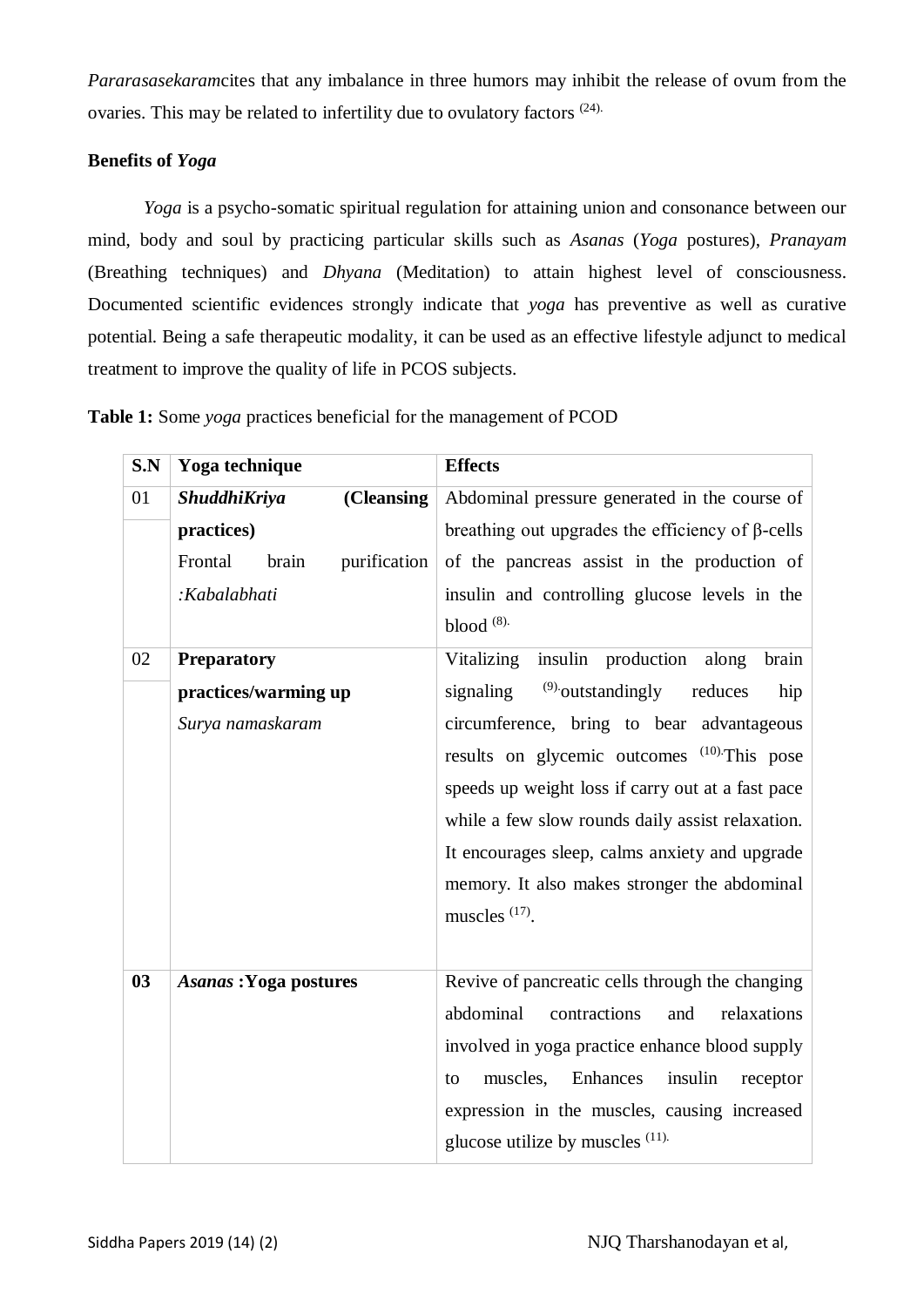| $\mathbf{i}$  | Sarvangasana           | It is useful for the reproductive system as it           |
|---------------|------------------------|----------------------------------------------------------|
|               |                        | increases blood circulation to the pelvic region         |
|               |                        | increasing the productivity of the<br>thus               |
|               |                        | reproductive organs. It builds up the uterine            |
|               |                        | ligaments and makes better the functioning of            |
|               |                        | the ovaries. It also assists to keep a balanced          |
|               |                        | mood and calms the mind $^{(17)}$ .                      |
| $\mathbf{ii}$ | Ardhamatsyendrasana    | This pose stretches and tones the abdominal              |
|               |                        | muscles and stimulates the abdominal organs              |
|               |                        | and also alleviates stress and irritation $(17)$ .       |
| Iii           | Bharadvajasana         | This posture strengthens the muscles and                 |
|               |                        | organs of the lumbar region $(18)$ .                     |
| Iv            | Prasaritapadottanasana | This posture flexes the lumbar and pelvic                |
|               |                        | muscles and improves energy and blood                    |
|               |                        | circulation to the ovaries.<br>Apart<br>from             |
|               |                        | strengthening and stretching the spine it tones          |
|               |                        | the abdominal muscles. It also eliminates                |
|               |                        | exhaustion and combats mild depression <sup>(18)</sup> . |
| V             | Baddhakonasana         | This posture improves flexibility and stimulates         |
|               |                        | the reproductive and digestive organs. It is a           |
|               |                        | great stretch for relieving stress and tiredness.        |
|               |                        | Regular practice of this posture is beneficial to        |
|               |                        | the kidneys, bladder, prostate gland, and                |
|               |                        | ovaries $(18)$ .                                         |
|               |                        |                                                          |
|               |                        |                                                          |
|               |                        |                                                          |
| vi            | Suptabaddhakonasana    | This pose stimulates abdominal organs like the           |
|               |                        | ovaries, bladder and kidneys as well as the              |
|               |                        | heart and thus improves general circulation. It          |
|               |                        | relieves<br>symptoms of stress,<br>the<br>mild           |
|               |                        | depression, menstruation and menopause $(18)$ .          |
| Vii           | <b>Ushtrasana</b>      | This asana stimulates the abdominal organs.              |
|               |                        | Vata, Pitta and Kaphadoshashamak, stimulates             |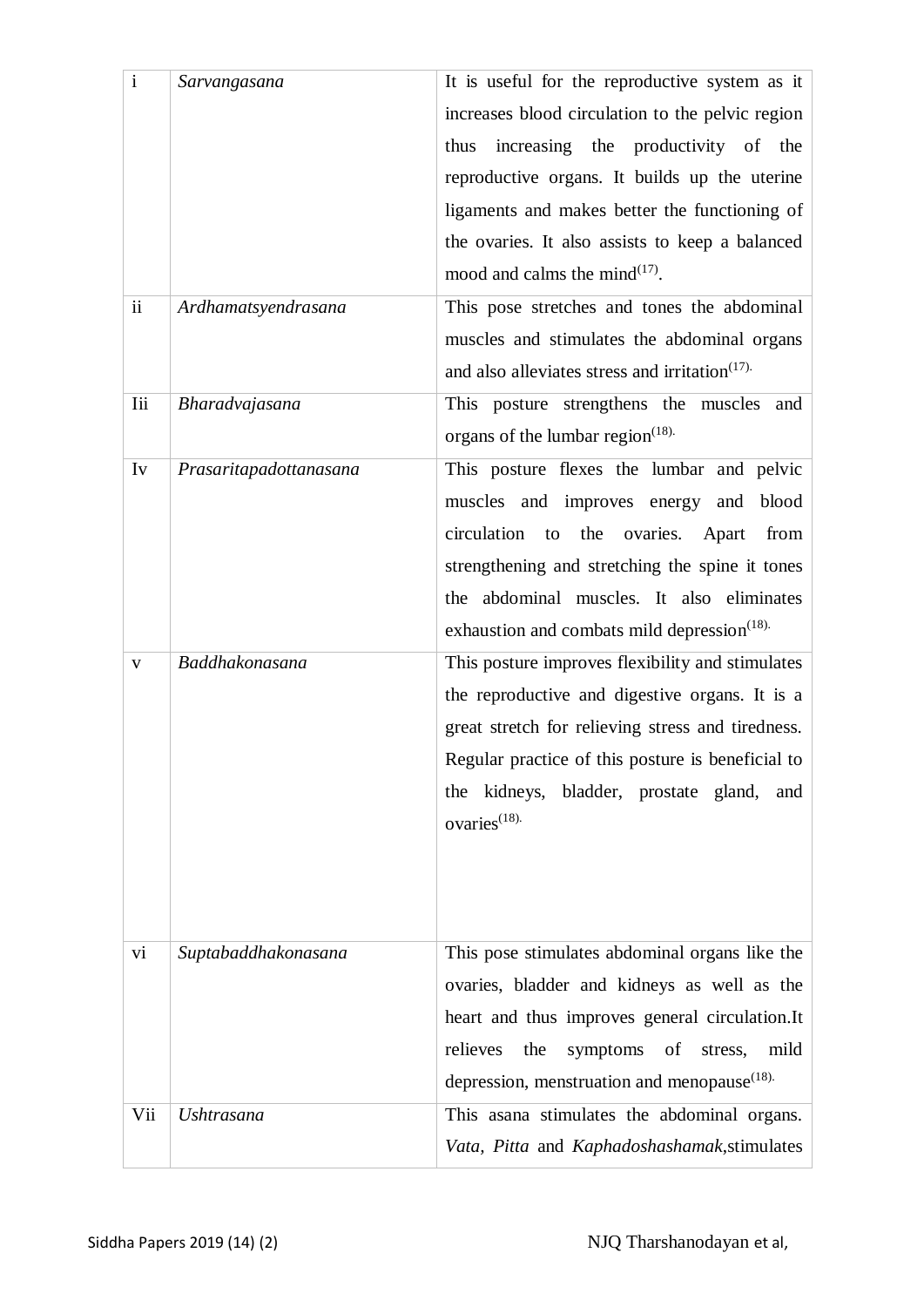|      |                                                       | the thyroid gland and reduces the abdominal           |
|------|-------------------------------------------------------|-------------------------------------------------------|
|      |                                                       | fat. It also improves digestion $(17)$ .              |
| viii | Padmasana                                             | This pose stimulates the spine, pelvis, abdomen       |
|      |                                                       | bladder<br>and<br>and<br>even<br>eases<br>menstrual   |
|      |                                                       | discomfort. It also has a calming effect on the       |
|      |                                                       | $brain$ <sup>(18)</sup> .                             |
| Ix   | <b>ArdhaBaddha</b><br>Padma                           | The pose massages the liver, kidneys, pancreas,       |
|      | Pashimottanasana                                      | uterus and reproductive organs. It tones the          |
|      |                                                       | uterine muscles and is very useful in preventing      |
|      |                                                       | dysmenorrhea if practiced regularly. Similarly,       |
|      |                                                       | consistent practice also helps to reduce the          |
|      |                                                       | abdominal $fat^{(17)}$                                |
|      |                                                       |                                                       |
| 04   | <b>Regulated</b><br>Pranayama<br>$\ddot{\phantom{a}}$ |                                                       |
|      | breathing practices                                   |                                                       |
|      | Bhramari pranayama                                    | Soothing and calming effect on the mind,              |
|      |                                                       | improves mental and physical health <sup>(12)</sup> . |
|      | Surya bhedana pranayama                               | Sympathetic<br>stimulating<br>effect;<br>be<br>may    |
|      |                                                       | recommended in people with diabetes <sup>(13)</sup> . |
|      | Nadishodana pranayama                                 | Augment cerebral blood flow and oxygenation,          |
|      |                                                       | improving neuronal activities in the brain            |
|      |                                                       | centers, including those present in the limbic        |
|      |                                                       | areas, hypothalamus, and medulla, and improve         |
|      |                                                       | sympathic vagal outflow <sup>(14)</sup> .             |
| 05   | <b>Mudras:</b> Hand gestures                          | Calm down the mind and helps to achieve               |
|      |                                                       | greater inner peace.                                  |
|      | Yoni mudra                                            | Balances the activities of right and left             |
|      |                                                       | hemispheres of the brain.                             |
|      |                                                       | A good tool for dealing with various mind             |
|      |                                                       | related problems like anxiety, stress, anger,         |
|      |                                                       | depression.                                           |
|      |                                                       | Promote deep relaxation and eliminate stress          |
|      |                                                       | Boost metabolic rates, promote weight loss, and       |
|      |                                                       | reduce sugar levels $^{(15)}$                         |
| 06   | Yoga nidra: Yogic relaxation                          | Improved symptom score, reduction of fasting          |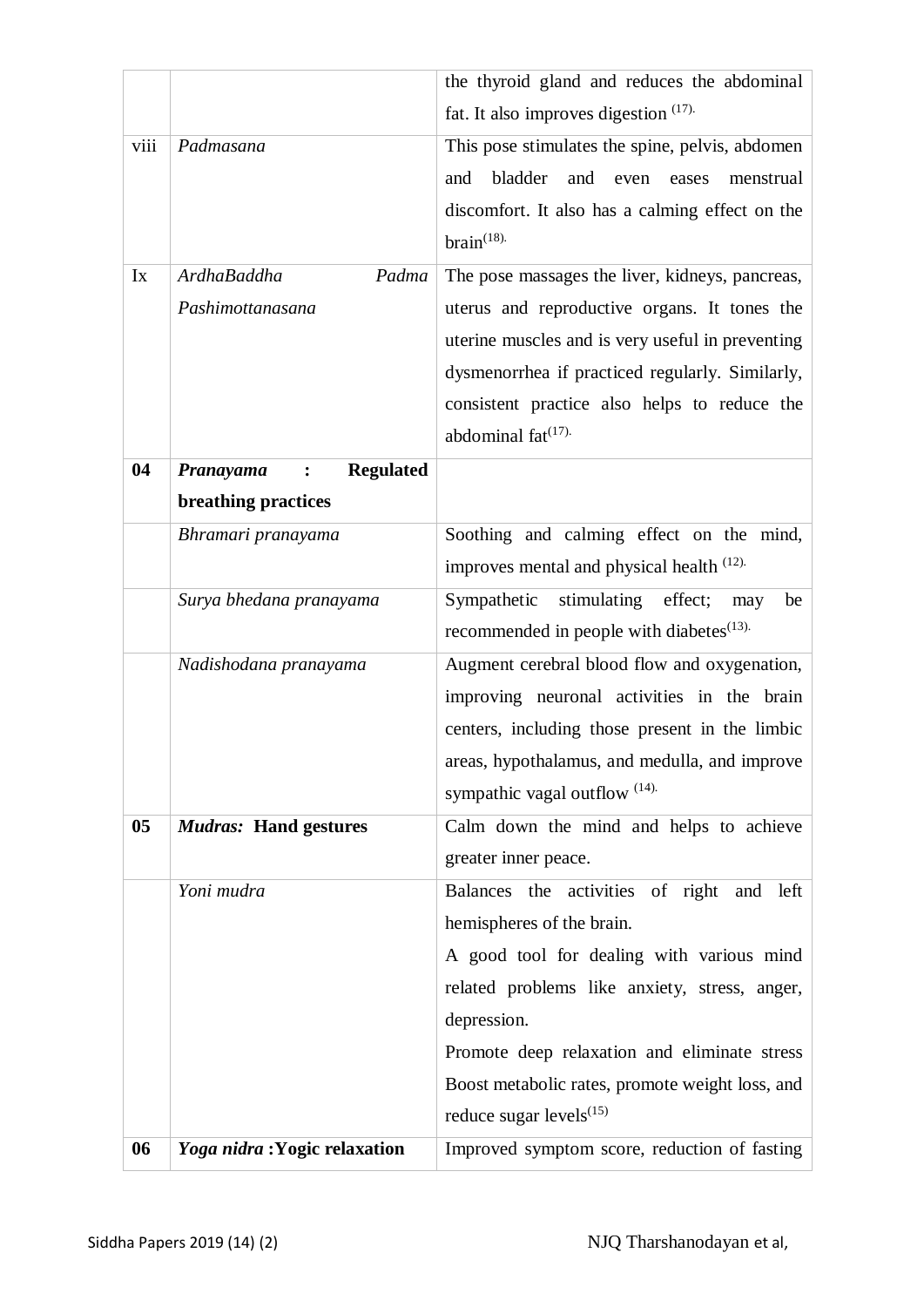#### **Discussion**

PCOS a metabolic malady mother of all life style disorders has also appeared as extensive public health challenge, it is the most usual endocrinopathy affecting mainly the women of child bearing age and teenage girls  $(20)$ . A research study conducted by R.V. Bharti has reported that prevalence of PCOS in rural population is not so much as compare to urban areas (21). The exact cause of PCOS is unknown or heterogeneous in nature. However, it has certainly been linked to a variety of etiological factors. There is insulin resistance hormonal imbalance, genetic factors, bisphenyl A (BPA), Stress and other psychological factors and the sedentary lifestyle, dietary variations, lack of exercise or exhaustive physical exercise have also been contributory factors as also extreme weight loss, disorders of the endocrine system and various disorders of the ovaries <sup>(22)</sup>.

Mental repose is the essential in PCOS. *Asanas*(*Yoga* postures), *Pranayam*(breathing exercises), along with definite soothing meditation helps to detoxify and de-stress the system. *Yoga* helps to open up the pelvis and encourage relaxation while *Pranayam* is a strong technique that calms the mind. Researches conducted have opened up that a holistic *yoga* program exhibited significant outcome as differentiated to the conventional physical exercises followed by two random, controlled groups for a duration of one hour per day for 12 weeks in the following parameters. Advancement in glucose, lipid and insulin and insulin resistance values, Reduction in symptoms of anxiety, Reduction of Anti-Müllerianhormone(AMH), Luteinizing hormone(LH), Testosterone, modified Ferriman and Gallwey score(mFG) for hirsutism and an improvement in menstrual frequency  $(23)$ . Weight loss is the most important bit of treatment as it makes right the hormonal imbalance, elevates the insulin and sex hormone-binding globulin levels and reduces the testosterone levels. Several *yoga* stance support in weight loss, get rid of stress and improve the ovarian blood supply thereby assisting treatment of PCOS. *Yoga* postures which open and stretch the lumbar and pelvic region and induce the thyroid, pituitary and hypothalamic glands are all important.

#### **Conclusion**

Polycystic Ovarian Syndrome (PCOS) is commonest health issue in women of reproductive age produced by hormonal variance due to harmful habits, restless and stressful way of living. Women diagnosed with PCOS have intense insulin resistance, obesity and larger level of androgens. Weight depletion is chief preventive and therapeutic possible to combat with this ruination which can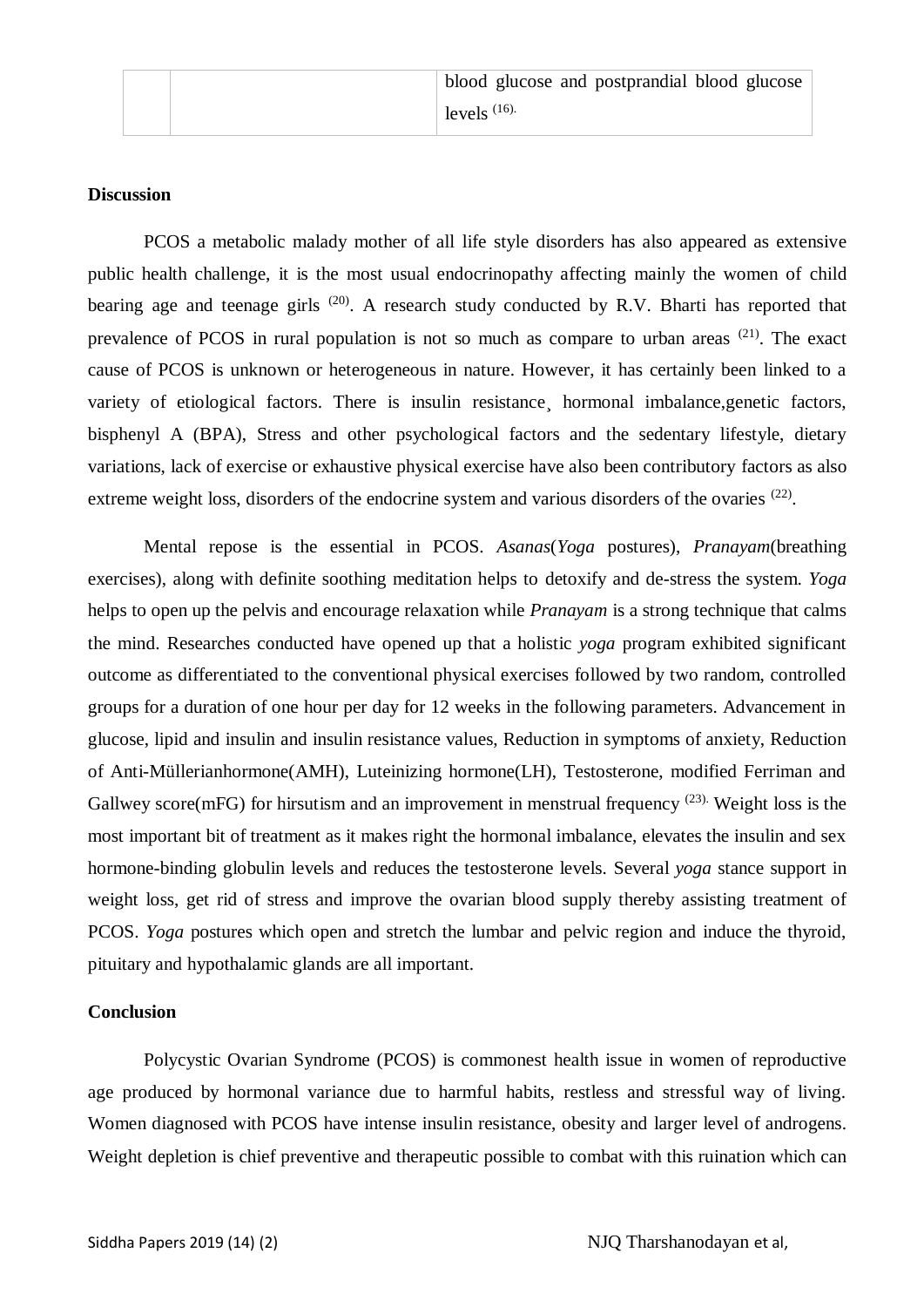be attained by incorporating lifestyle modifications. Traditional dietary regime the *Pathyam* (healthgiving food*)* and *Yoga* involvement referred to in traditional literature are important key which keeps individual healthy and manages functions of endocrine system. *Pranayam* (Breathing techniques) assists a lot in relieving the symptoms of PCOS connected to intense rooted mental stress and remain the individual high to defend with this frustrate syndrome. According to literature collections, therapeutic role of specific *yoga* practices is effective in patients of PCOS.

#### **References**

- 1. Nidhi R, Padmalatha V, Nagarathna R, Amritanshu R. Effects of a holistic yoga program on endocrine parameters in adolescents with polycystic ovarian syndrome: a randomized controlled trial. J Altern Complement Med. 2013;19(2):153-60
- 2. Manthan N (2018), Holistic approach in the management of PCOS: a pilot study of an online PCOS-reversal program, Int J ReprodContraceptObstet Gynecol. 2018 Jul;7(7):2829-2833
- 3. Hemanth B (2013),Clinical Roundup: Selected Treatment Options for Polycystic Ovary Syndrome, Alternative and Complementary Therapies, 19(2): 101-106. doi:10.1089/act.2013.19205.
- 4. Sahajpal P, Ralte R. Impact of induced yogic relaxation training (IYRT) on stress level, selfconcept and quality of sleep among minority group individuals. J Indian Psychol. 2000; 18:66-73.
- 5. Innes KE, Vincent HK. The influence of yoga-based programs on risk profiles in adults with type 2 diabetes mellitus: a systematic review. Evid Based Complement Alternat Med.2007; 4:469– 486.
- 6. Carrico, m. (2007). Get to know the 8 limbs of yoga. Yoga journal. Retrieved from http://www.yogajournal.com/article/beginners/the-eight-limbs
- 7. Desikachar, t. K. V. (1999). The heart of yoga: developing a personal practice. Rochester, vermont: inner traditions international
- 8. Malhotra V, Singh S, Tandon OP, Sharma SB. The beneficial effect of yoga in diabetes. Nepal Med Coll J 2005; 7:145-7.
- 9. Shalinee, Mishra D, Kamal K, Gupta AK, Sharma KK. Shankhaprakshalana: a yogic karma for purification. Int J Ayurvedic Herb Med 2012; 2:578-81.
- 10. Sreedevi A, Gopalakrishnan UA, KarimasseryRamaiyer S, Kamalamma L. A randomized controlled trial of the effect of yoga and peer support on glycaemic outcomes in women with type 2 diabetes mellitus: a feasibility study. BMC Complement Altern Med 2017; 17:100.
- 11. Thangasami SR, Chandani AL, Thangasami S. Emphasis of yoga in the management of diabetes. J Diabetes Metab 2015; 6:613.